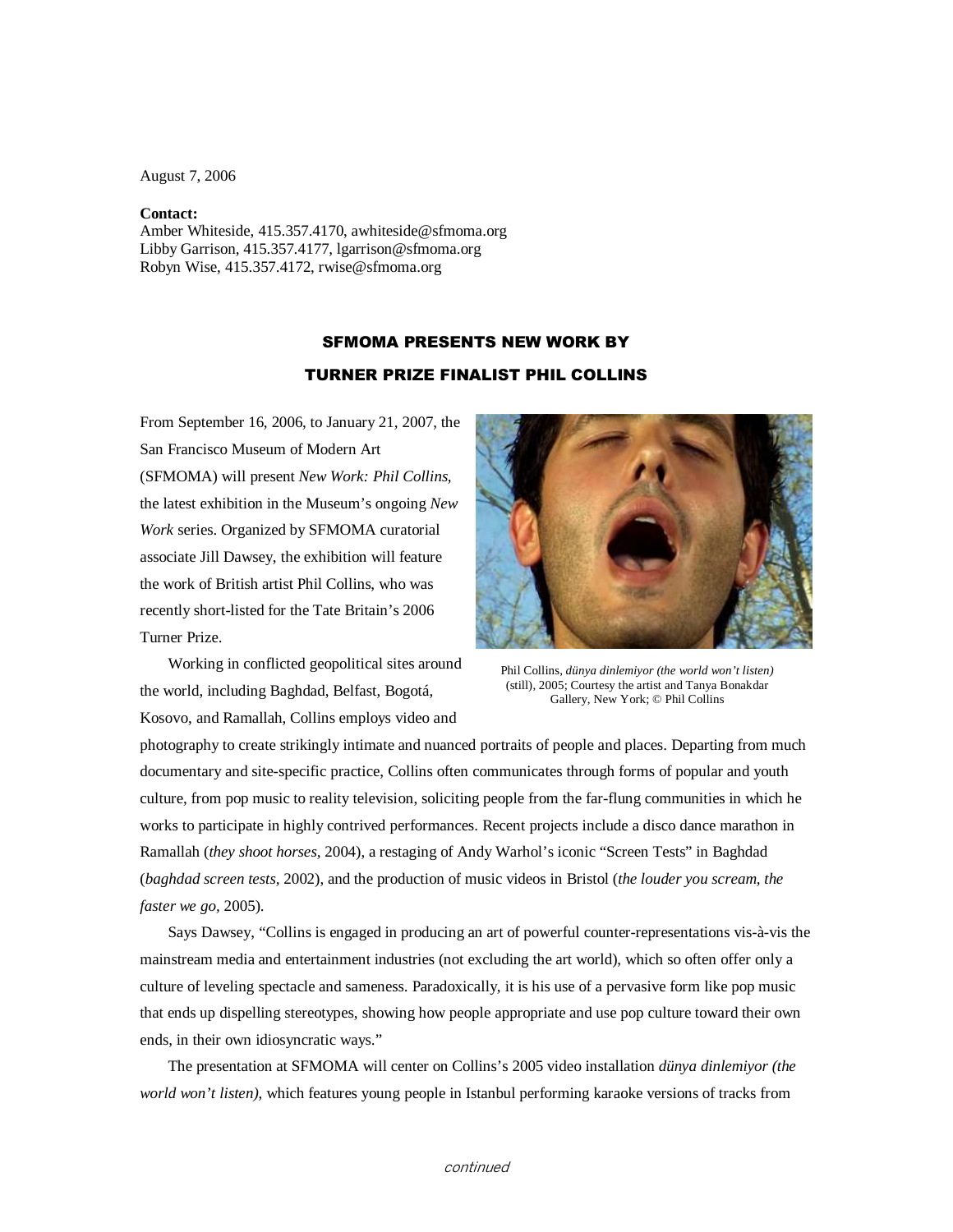the eponymous 1987 album by the British band The Smiths. First presented at the Ninth International Istanbul Biennial, this project is the second in a trilogy; the first, *el mundo no escuchara,* was filmed in Bogota in 2004, and the third and final installment will take place in an as-yet-undetermined location later this year.

For each incarnation of the project, Collins has selected local musicians and performers through an open call inviting fans of The Smiths and/or "the shy, the dissatisfied, and the narcissistic, to come and have their chance to shine," in the language of the posters Collins wheat-pasted around each city. The volunteer vocalists take their turns at the microphone situated in front of a simulated backdrop, singing songs by The Smiths in their best nonnative English—it's clear they know the words by heart. Collins records the performances continuously, with minimal edits, allowing the alternately awkward, disturbing, touching, and hilarious moments to unfold in real time.



Phil Collins, *dünya dinlemiyor (the world won't listen)* (still), 2005; Courtesy the artist and Tanya Bonakdar Gallery, New York; © Phil Collins

The Smiths' original fan base—the disaffected, rebellious youth of 1980s, Margaret Thatcher–ruled England, of which Collins was a part—found in the music a resonant message. Within the fraught context of Istanbul, The Smiths' melancholic pop takes on new poignancy and urgency, as the karaoke singers ask us to listen to what the rest of the world won't. In this way, Collins challenges the alleged hollowness of pop music, revealing its emotional core and the individuality of its fans. While *dünya dinlemiyor* establishes the power of pop music to bridge

communities, transcend borders, and bring visibility to a part of the world rarely seen or heard from in a playful context, Collins is keenly aware of the potential to exploit his subjects in such a project.

About his work, Collins has said, "A camera brings interested parties together. It attracts and repels according to circumstance or whim. A camera makes me interested in you and you maybe interested in me. In this sense, it's all about love. And exploitation. You could say that [this work] is driven by an emotional relationship with the subjects, rather than the rational or sensational standards of journalism, which also inhabit these territories."

 Collins was born in 1970 in Runcorn, England, and has been based in recent years in Belfast, Brighton, and, currently, Glasgow. He received degrees from the University of Ulster, School of Art and Design, Belfast, and the University of Manchester. Collins's work has been the focus of solo exhibitions at the Tate Britain; Tanya Bonakdar Gallery, New York; the Temple Gallery, Tyler School of Art, Philadelphia; Milton Keynes Gallery; Wexner Center for the Arts, Columbus, Ohio; Espacio La Rebecca, Bogota; Stedelijk Museum voor Actuele Kunst, Gent; Neue Kunsthalle St. Gallen, St. Gallen; Sala Rekalde, Bilbao; and the Wrong Gallery, New York. Collins was short-listed for the 2006 Deutsche Borse Photography Prize